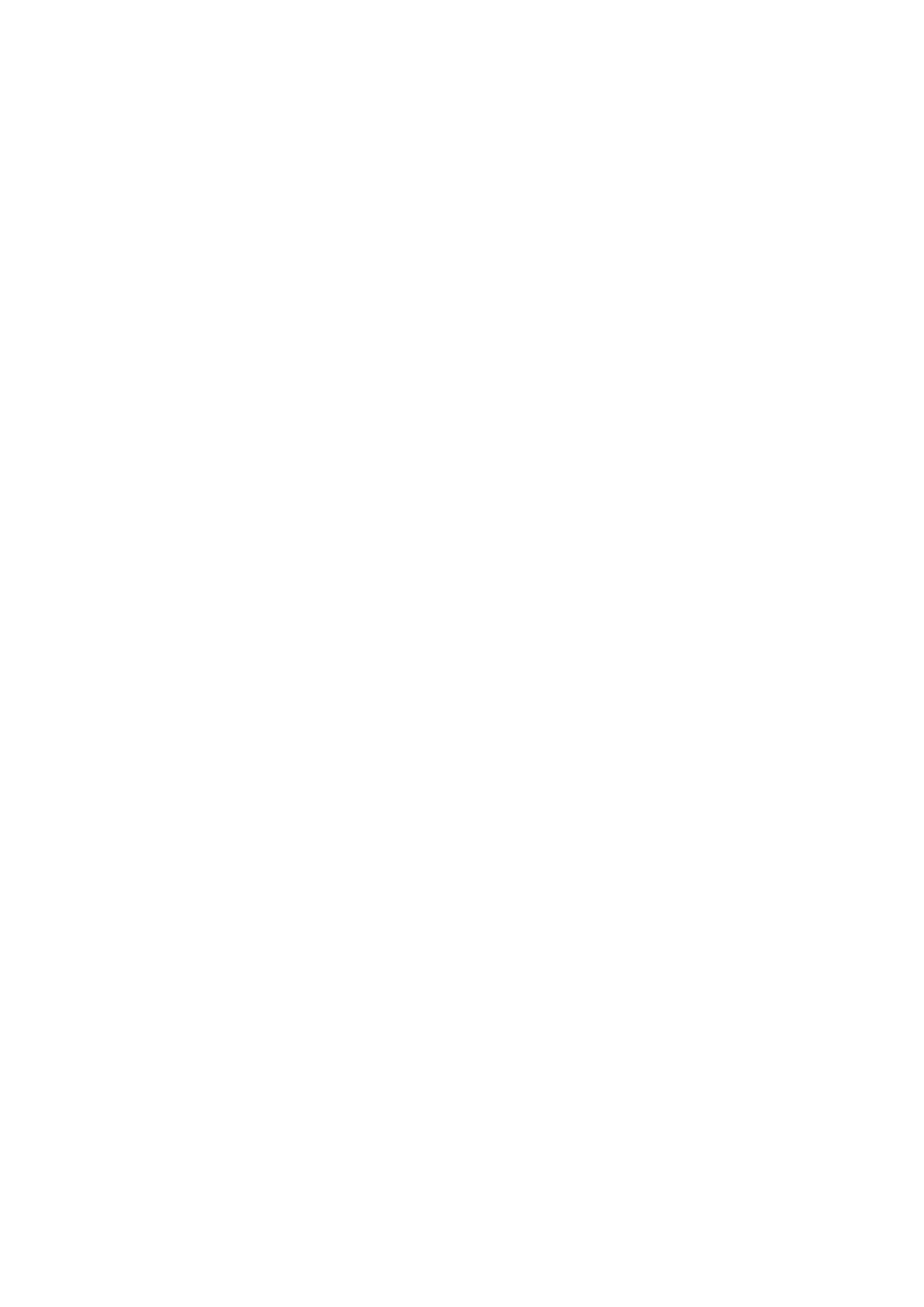# **1 Qualifications and Experience**

1.1 My name is Faith Bailey and I am a senior archaeologist and cultural heritage consultant employed by IAC Archaeology. I hold an MA in Cultural Landscape Management (archaeology and built heritage) and a BA in single honours archaeology from the University of Wales, Lampeter. I am a licence eligible archaeologist, a member of the Chartered Institute of Archaeologists, a member of the Institute of Archaeologists of Ireland and have over 16 years' experience working in the commercial archaeological and cultural heritage sector.

# **2 Role in Proposed Road Development**

- 2.1 My role in the N6 Galway City Ring Road Project involved undertaking the archaeological, architectural and cultural heritage appraisal in respect of the proposed road development, from constraints and route selection through to environmental impact assessment for the EIAR. I have been working on the project since 2014 with responsibility for the following:
	- co-ordinating our internal team and the production of information
	- liaising with the environmental project managers (Arup) and wider environmental and design team
	- liaising and consulting with the TII Project Archaeologist for the proposed road development
	- Production of the archaeological, architectural and cultural heritage impact assessment of the proposed road development in Chapter 13 of the EIAR
	- Compilation of Appendices A.13.1-A.13.12 of the EIAR

# **3 Key issues in relation to Archaeological, Architectural & Cultural Heritage**

- 3.1 Chapter 13 of the EIAR is to be taken as read in its entirety and is not replicated here. To assist the Board in its consideration of this application for Approval and for the convenience of all participants at this hearing, the key items pertaining to the archaeological, architectural and cultural heritage assessment of the proposed N6 GCRR detailed in Chapter 13 of the EIAR are summarised briefly below.
- 3.2 The receiving environment is defined as an area measuring c. 250m from the edge of the proposed road development. Measurements are taken from the proposed development boundary to the upstanding remains of a site or structure. Where there are no upstanding remains, the measurement is taken to the centre of the site as indicated within Figures 13.1.01 to 13.1.15 of the EIAR.
- 3.3 41 Archaeological Heritage sites (AH) are recorded within this receiving environment. The existing Sites and Monuments Record (SMR) and Record of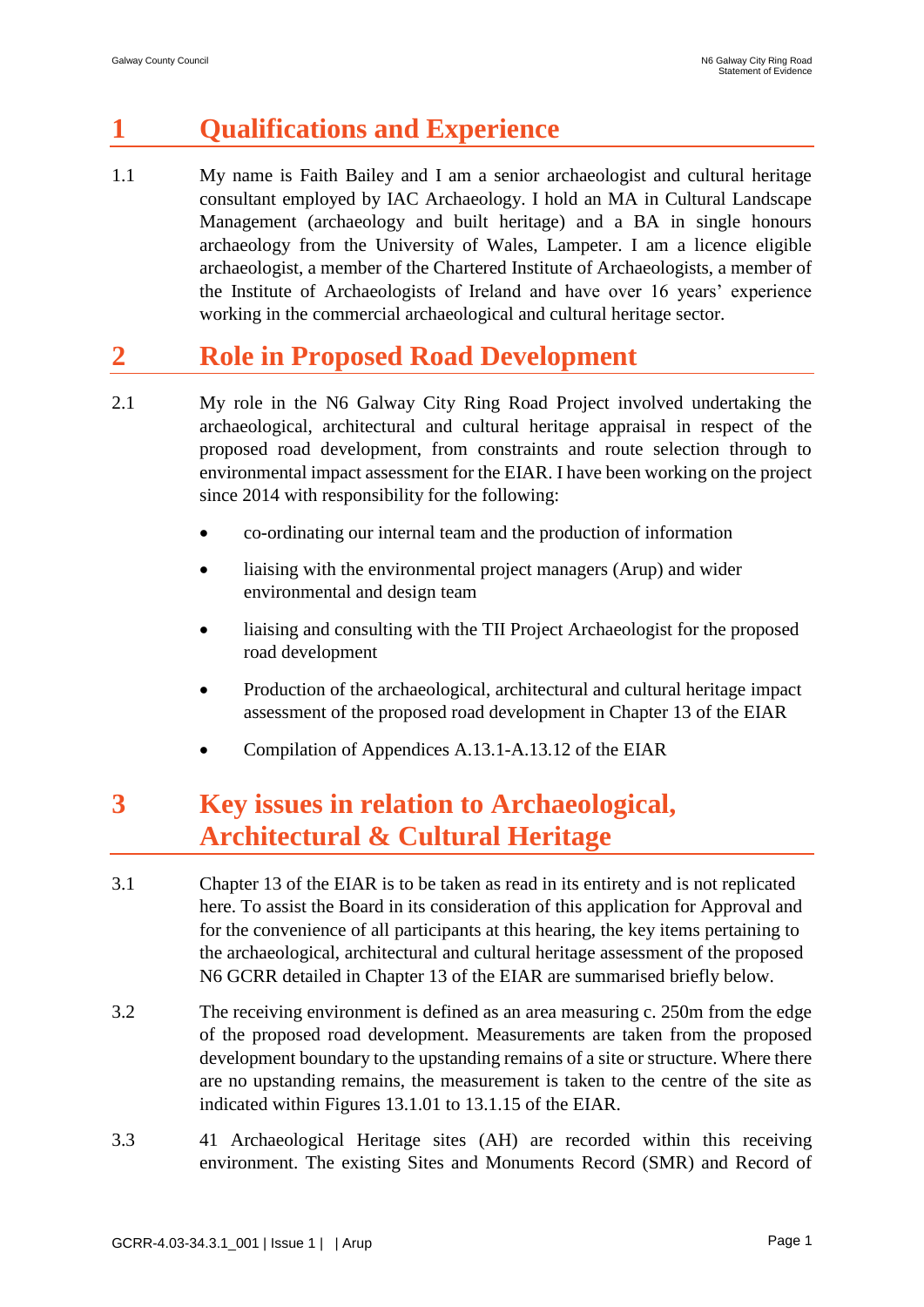Monuments and Places (RMP) is currently under review and a number of changes relating to some sites have been proposed in the Record by the Department of Culture, Heritage and the Gaeltacht (DoCHG). As such, five redundant records are included within the 41 sites, which will be removed from the SMR. These sites have been classed by the DoCHG as being non-archaeological. A potential profound negative impact is predicted during construction at one AH site, which consists of the site of an unlocated bullaun stone: AH 2 (ref. Figure 13.1.05 of the EIAR).

- 3.4 27 Protected Structures (BH sites), as listed in the Galway City Development Plan (2017-2022), are recorded within the receiving environment of the proposed road development. Six of the protected structures are also listed within the National Inventory of Architectural Heritage (NIAH). A further seven structures are listed solely within the NIAH survey. A profound negative impact is predicted during construction at one BH site, which consists of a thatched cottage: BH 12 (ref. Figure 13.1.09 of the EIAR).
- 3.5 Potential significant impacts arising on the archaeological, architectural and cultural heritage resource at operation stage are detailed in Section 13.5.4 of Chapter 13 of the EIAR. In summary potentially, significant negative impacts are predicted at two AH and BH sites. These consist of Menlo Castle (AH 16/ BH 10 – ref. Figure 13.1.07 of the EIAR) and a former Summer House in Dangan (AH 15/ BH 9 – ref. Figure 13.1.07 of the EIAR).
- 3.6 A total of nine designed landscapes have been identified within the receiving environment of the proposed road development. Of these, four are associated with a principal structure (Bearna House, Rahoon House, Bushypark House, Menlo Castle) that is listed as protected within the Galway City Development Plan (2017- 2022). The landscapes are shown as shaded 'demesne' landscapes on the first edition OS mapping. A potential significant negative impact is predicted within one designed landscape at construction stage, which is associated with Menlo Castle: DL 8 (ref. Figure 13.1.07 of the EIAR).
- 3.7 72 sites of potential Cultural Heritage significance (CH sites) were identified during the course of the assessment within the receiving environment of the proposed road development. These vary in form and type and include the site of ruined, derelict or intact vernacular structures and potential sites identified during the preparation of the 2006 EIS for the N6 Galway City Outer Bypass. A total of 12 significant negative impacts are predicted at construction stage on CH sites 2, 18, 26, 29, 34, 38, 49, 52, 55, 56, 57 and 58 (ref. Figures 13.1.01, 13.1.03, 13.1.04, 13.1.05, 13.1.06, 13.1.07, 13.1.08, 13.1.10, 13.1.11 and 13.1.12 of the EIAR). These consist of the site of former vernacular buildings, vernacular cottages, a possible mass path and possible square enclosure.
- 3.8 12 Areas of Archaeological Potential (AAP sites) have been identified during the course of the assessment, which consists of watercourses and aspects of the natural landscape that may have been viewed as desirable settlement locations throughout the prehistoric and historic periods. It is possible that ground disturbances associated with the proposed road development may result in direct, negative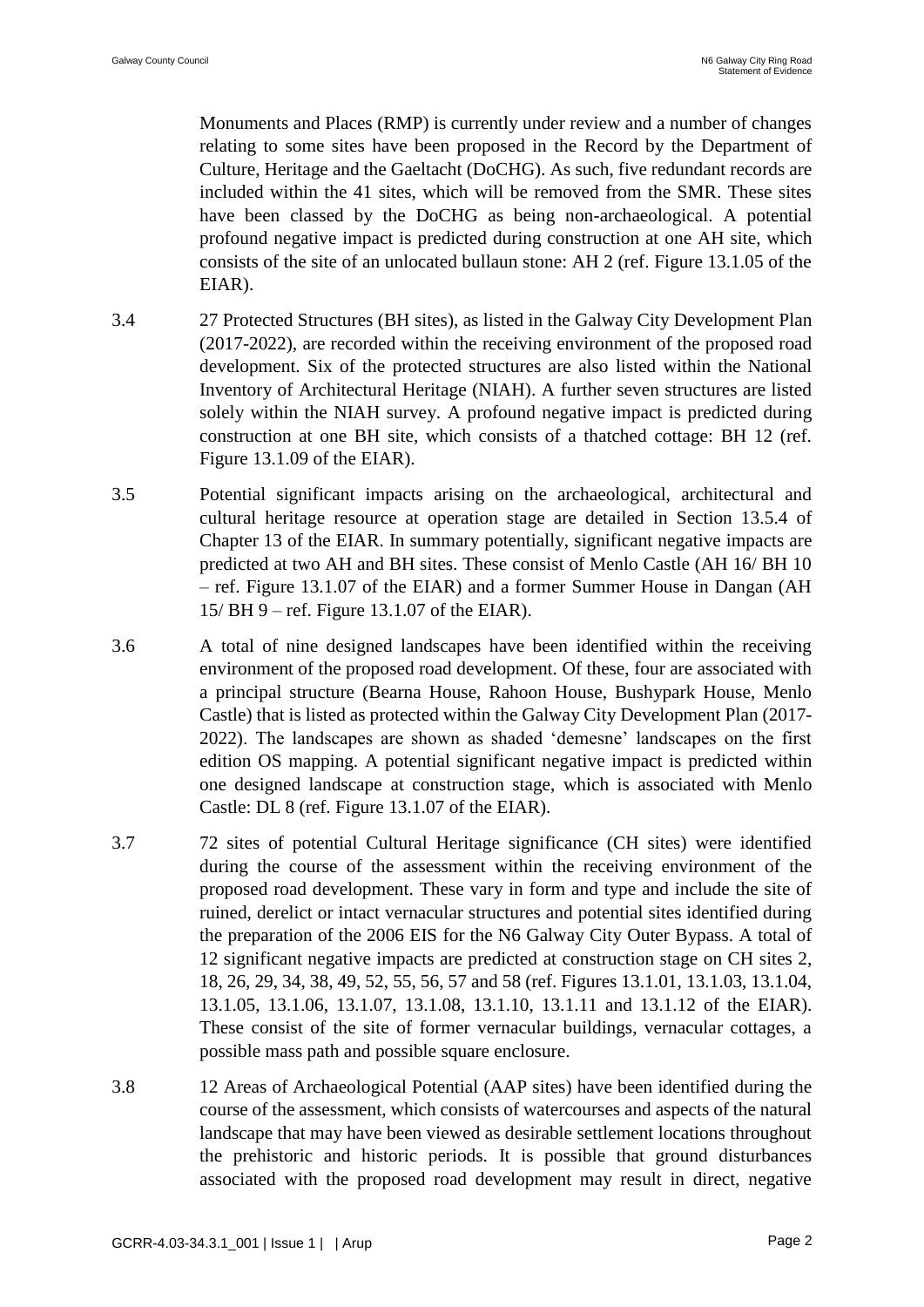impacts where Areas of Archaeological Potential have been identified (AAPs 1 - 12 (ref. Figures 13.1.01 to 13.1.15 of the EIAR)) and across the remainder of the project, where specific sites have not been identified, but where archaeological remains may be present with no surface expression. Dependant on the nature of any remains present, impacts (prior to the application of mitigation) have the potential to range from moderate to profoundly negative.

- 3.9 A total of 33 townland boundary crossings traversed by the proposed road development have been identified during the assessment.
- 3.10 Once the recommended mitigation measures, as detailed in Section 13.6 of Chapter 13 of the EIAR, have been applied, there will be no residual impact on the archaeological, architectural or cultural heritage resource as a result of the construction of the proposed road development.
- 3.11 For the operational phase of the proposed road development, whilst the proposed mitigation measures will record the current context of those sites that will be indirectly impacted, the measures will not fully remove the residual impact of the proposed road development on the setting of the following sites:
	- AH 15/ BH 19 Menlo Castle (ref. Figure 13.1.07 of the EIAR) and AH 16/ BH 10 Summer House (ref. Figure 13.1.09 of the EIAR) – post mitigation, the operation of the proposed road development will have an indirect moderate negative impact on these structures.
- 3.12 The proposed modification to the Parkmore Link Road will have no effect on the archaeological, architectural or cultural heritage assessment results contained in the EIAR document.
- 3.13 The current National University of Ireland (NUIG) planning permission application (Ref 19/373) to construct additional playing pitches and the two proposed strategic housing development applications Ob\_229 and Ob\_469 and S 003 do not change the conclusions of the cumulative impact assessment on archaeological, architectural or cultural heritage contained in the EIAR.

# **4 Responses to Submissions/Objections**

## **4.1 Overview**

4.1.1 Of the 296 submissions made to An Bórd Pleanála (ABP) in respect of the N6 Galway City Ring Road (GCRR) Environmental Impact Assessment Report (EIAR), Natura Impact Statement (NIS), Motorway Scheme (MS) and Protected Road Scheme (PRS), five include observations relevant to the archaeological, architectural and cultural heritage environment. None of the 17 submissions received in relation to the Request for Further Information Response related to archaeological, architectural and cultural heritage.

> The key items raised are listed below and each of the submissions is responded to separately: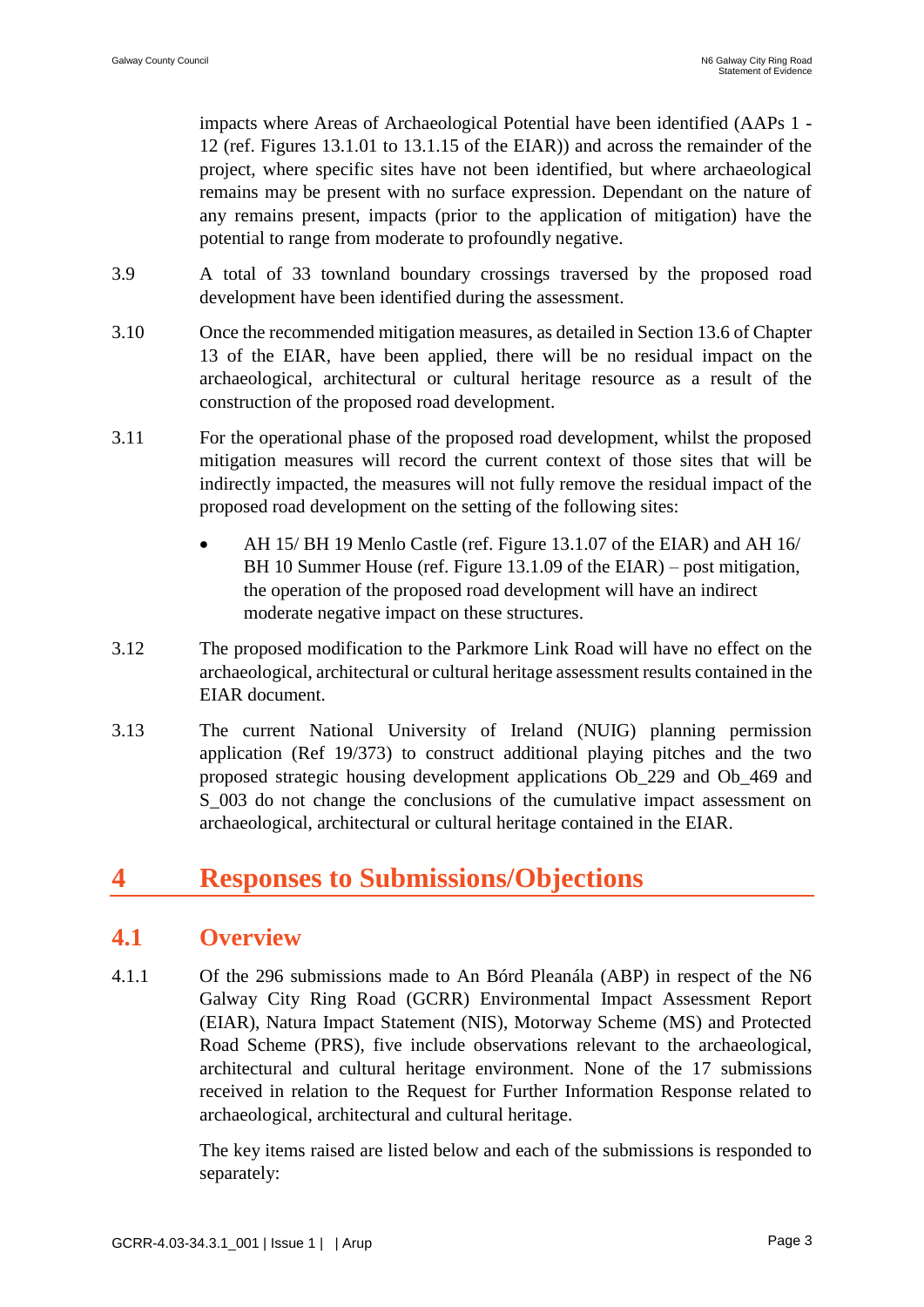- impacts on archaeology (submission/objection Ob\_311)
- impacts at Coolough and Menlough (submission/objection Ob 584 and S\_074)
- impacts on Menlo Castle (submission/objection S\_013)
- the status of recorded monuments (submission/objection Ob\_584)
- the historic significance of Leitriff House (submission/objection Ob\_298)

## **4.2 Impacts on Archaeology**

#### **Issues raised in Submission/Objection Ob\_311**

4.2.1 Item 9: *"Our client objects to the serious negative impact this proposed road scheme will have on wildlife, whether any considerations was made towards nature conservation in the area, archaeology and the general landscape character of the area, including retention of natural features such as stone walls."*

#### **Response**

- 4.2.2 With regards to the consideration of archaeology, a full assessment of the potential impact on same is given in Chapter 13 of the EIAR. The methodology followed is included in Section 13.2 of that Chapter, along with legislative requirements and relevance guidance documents adhered to in the assessment. The evaluation of impacts of the proposed road development on archaeological, architectural and cultural heritage are described in Section 13.5 and measures are proposed to mitigate these impacts in Section 13.6 of that Chapter.
- 4.2.3 The character of the landscape, including the presence of stone walls, is dealt with by Mr Thomas Burns in his Statement of Evidence, which covers the Landscape and Visual assessment (Chapter 12 of the EIAR). During the compilation of the archaeological, architectural and cultural heritage assessment, as number of stone walls that will be impacted upon were included in the assessment as laid out in Table 13.9 of the EIAR. These include CH 8, 33, 36, 48, 71 and 72. The sections of these walls to be removed will be subject to a full written and photographic record prior to the commencement of construction works.

## **4.3 Impacts at Coolough and Menlo**

#### **Issues raised in Submission/Objection Ob\_584**

4.3.1 Page 4, paragraph 5: *"Coolough Village also has a famine village settlement, with huge potential to become a major tourist attraction…….It is my understanding that it is soon to become a protected structure. There is also a cottage which is listed as a protected structure at the heart of the Colough village. This area is in very close proximity to Lackagh Quarry and will ultimately be damaged due to the proposed construction."*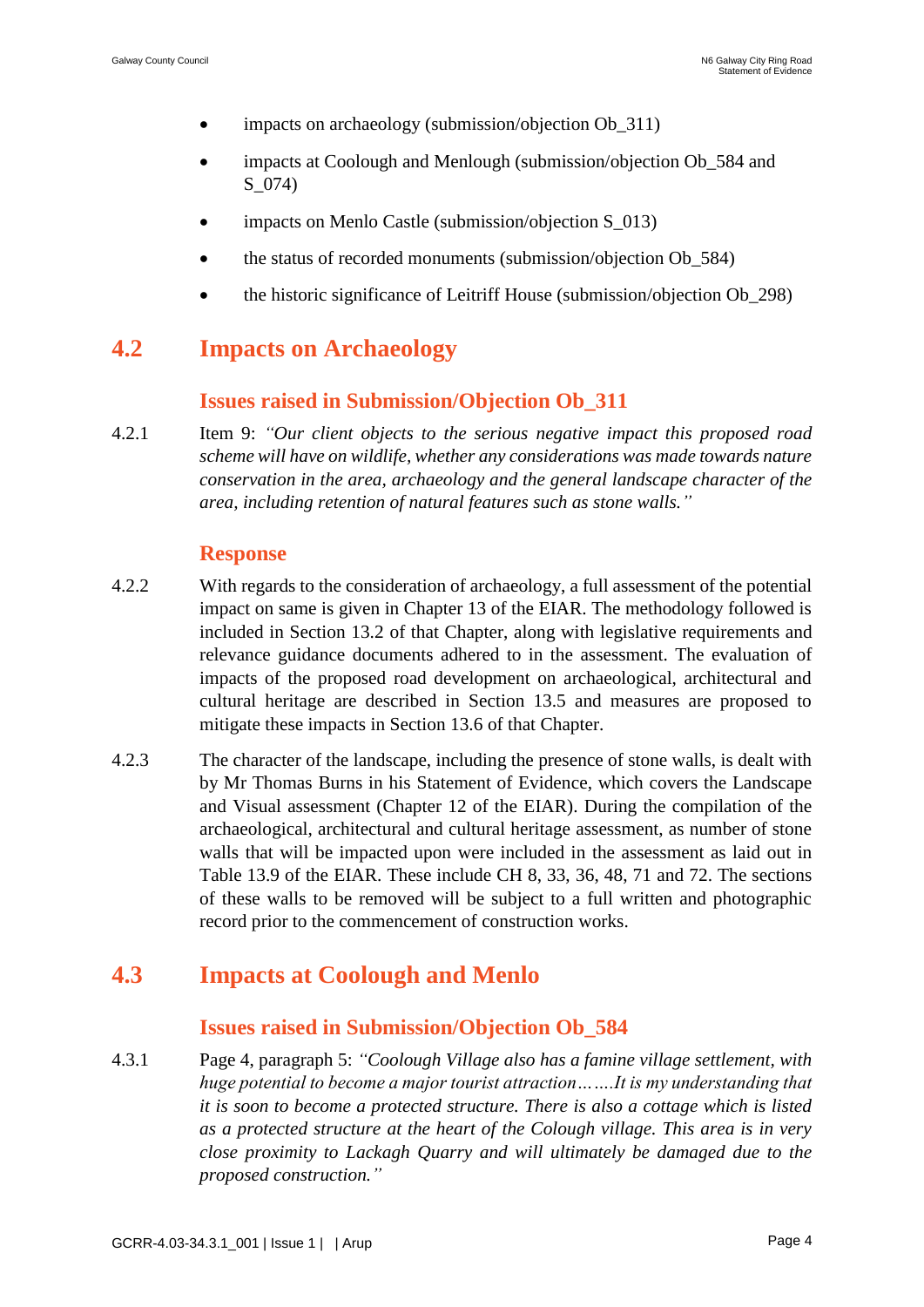4.3.2 Page 4, paragraph 7 & 8: "*The Gate House (at Menlo) is located a mere 406m northwest of the proposed road. Many HGVs will have to pass beside it to gain access to the lands for proposed construction. Our local burial ground is only 577m away. The grounds surrounding Menlo Castle should be treated carefully, as they probably contain artifacts of archaeological significance.*

> *The proposed construction of the road most probably will damage all of these structures."*

#### **Response**

- 4.3.3 The protected structure cited in the submission, which is a cottage located at Coolough, is listed within the Galway City Development Plan (2017-2022) as RPS 2402 and is identified as BH 11 in Chapter 13 of the EIAR. There are no other protected structures listed within the study area of the proposed road development at this location. Galway City Council have confirmed that there are no proposals to define Coolough Village as a 'protected structure' in the future.
- 4.3.4 The cottage (BH 11) is located 63m northwest of the existing access into Lackagh Quarry, which will also be an access route for a construction site compound during the construction of the proposed road development. The proposed road development itself is located 314m north of the cottage. As per the summary of potential impacts upon the built heritage resource detailed in Table 13.22 of Chapter 13 of the EIAR, the impact at BH 11 as a result of the construction and operation of the proposed road development will be neutral as there will be no change to the setting of the structure or the structure itself.
- 4.3.5 Ms Eileen McCarthy has addressed the observation regarding Menlo Gate House (AH 41/ BH 21) in her Statement of Evidence, within the section detailing with 'Access during Construction'. No construction traffic will be permitted to pass adjacent to Menlo Gate House. The structure will not be impacted upon by the proposed road development. This is also the case for the recorded burial ground (AH 10), where the impact is deemed to be neutral. The grounds surrounding Menlo Castle, to be impacted upon by the proposed road development will be subject to a programme of archaeological testing in advance of construction, as detailed in section 13.2.6 of Chapter 13 of the EIAR.

### **4.4 Status of Recorded Monuments**

#### **Issues raised in Submission/Objection Ob\_584**

4.4.1 Page 4, paragraph 6: *"I am absolutely shocked to discover from examining the planning documents, to read in Appendix A 13.2 Recorded Monuments within the receiving environment, that a number of the 41 historical sites mentioned are to be downgraded in status. Who decides this? In this day and age where maintaining the environment is of paramount importance at local, national and international levels, its seems very foolish to destroy the little that we have left in such close proximity to Galway City."*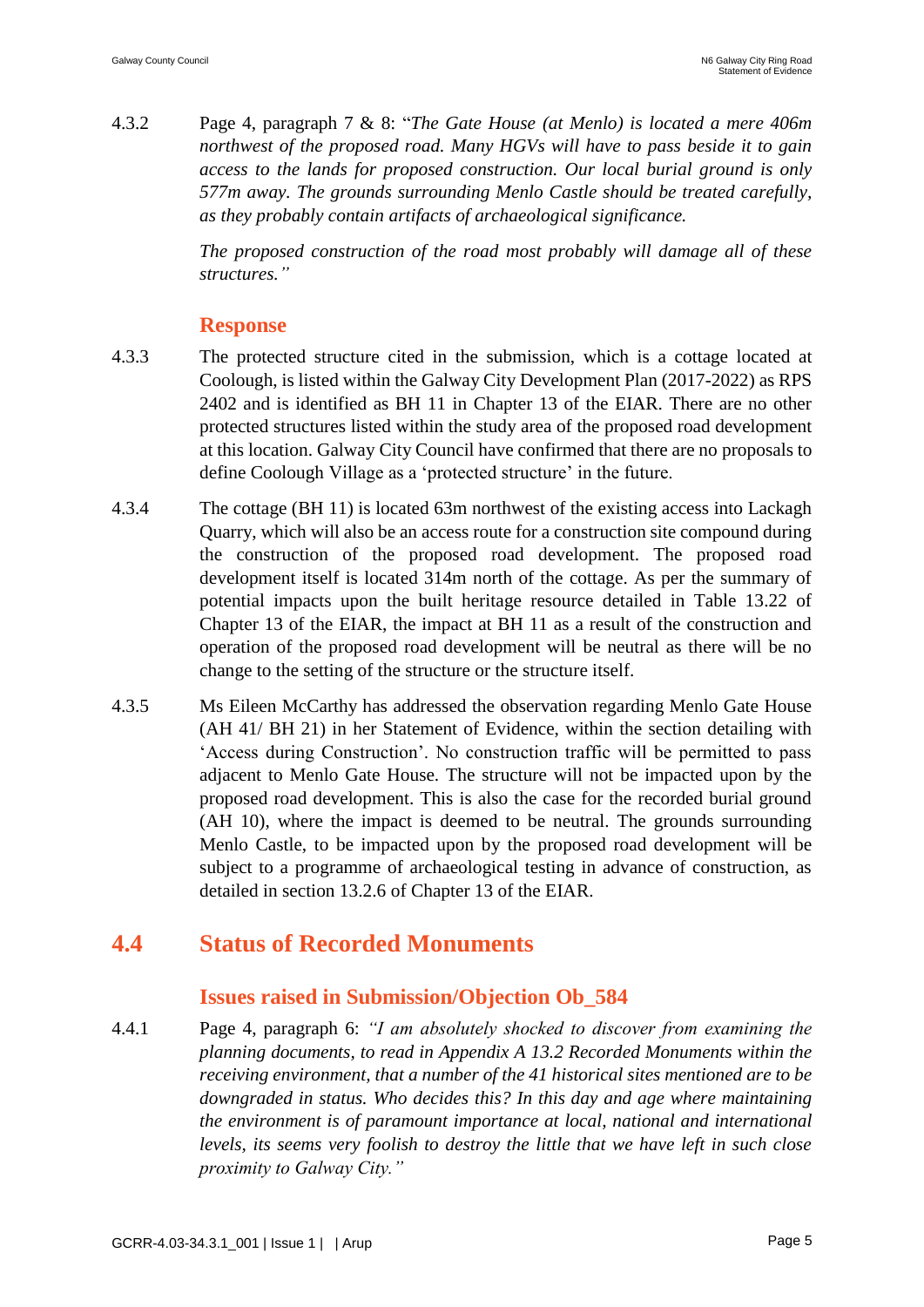### **Response**

- 4.4.2 As detailed in Section 13.3.1.2 of Chapter 13 of the EIAR, the existing Record of Monuments is under review by the National Monuments Service of the Department of Culture, Heritage and the Gaeltacht. Of the 41 Archaeological Heritage sites included in the assessment, five are now redundant records as the sites are deemed to be non-archaeological. A further eight sites are proposed for removal due to their recent dates and the fact that post medieval quarry sites are not considered to possess archaeological significance. Four of the sites will be removed from the record as they are no longer extant having been removed by modern development.
- 4.4.3 It is the responsibility of the National Monuments Service of the Department of Culture, Heritage and the Gaeltacht for the maintenance and revision of the Record of Monuments and Places and the Sites and Monument Record.

## **4.5 Impacts on Menlo Castle**

### **Issues raised in Submission/Objection S\_013**

- 4.5.1 Item 2: *"The proposed road runs through the curtilage of a National Monument, Menlo Castle, and will irreparably damage the setting of the castle."*
- 4.5.2 Page 8, paragraph 4: *"The proposed route of the ring road runs directly through the historic demesne and curtilage of Menlo Castle, permanently damaging its iconic setting on the edge of the River Corrib. The EIAR describes the visual impact of the ring road on the castle as 'profound'. If the recognition of the castle's status as a National Monument, a Protected Structure and a building of regional architectural and archaeological importance is to mean anything then it must surely protect it against the whole sale destruction of its setting in this manner."*

#### **Response**

- 4.5.3 Menlo Castle is included within the Record of Monuments and Places and is a Protected Structure (AH 16 and BH 10). The castle is not a National Monument. The building is included within the National Inventory of Architectural Heritage survey, but this does not afford the structure any additional protection. The structure is located 140m northwest of the proposed road development. As detailed in Tables 13.17 and 13.18 of Chapter 13 of the EIAR, the operational impact has the potential to result in an indirect significant negative impact upon the castle as an archaeological and built heritage site.
- 4.5.4 It is proposed to record the current setting of the castle as laid out in Section 13.6.3 of Chapter 13 of the EIAR. It is acknowledged in Section 13.7.3 of Chapter 13 of the EIAR, that there will be an indirect moderate negative impact on the castle during the operational phase of the proposed road development.
- 4.5.5 With regards to the post medieval demesne landscape associated with the 18<sup>th</sup> and  $19<sup>th</sup>$  century use of the castle – DL 8 - the predicted impact is a direct, significant negative impact. However, the former demesne now exists in a denuded state and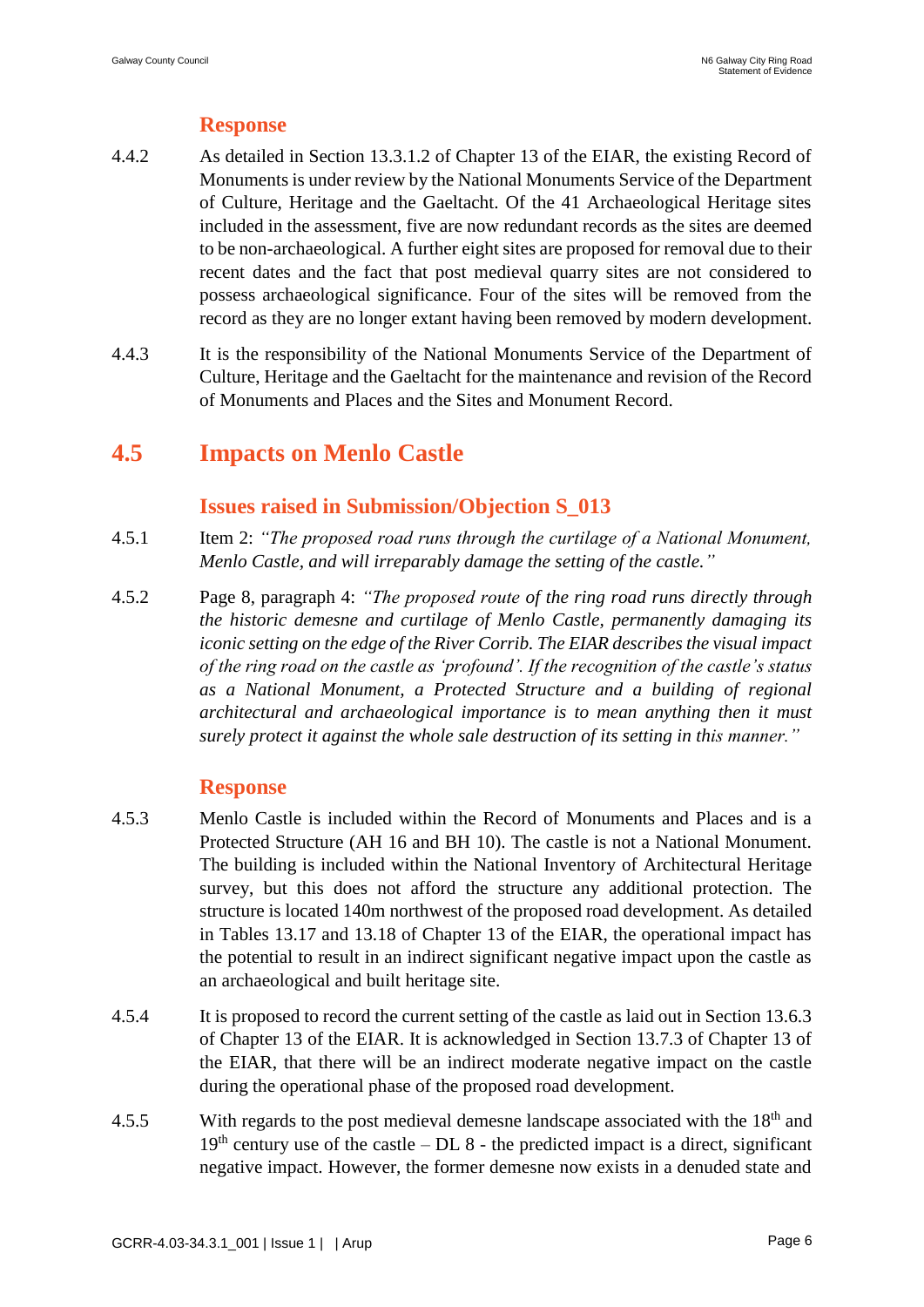sections have been subject to modern development. Considering the poor state of preservation of the designed landscape, it cannot be considered as representing the full curtilage associated with the protected structure.

## **4.6 Submission from the Menlo-Ballindooley Residents**

#### **Issues raised in Submission/Objection S\_074**

- 4.6.1 Page 1, paragraph 3: *"Of equal importance is the historical significance of the Sean Bothar, is the fact, that this is the original route Oliver Cromwell's Army utilised to enter Galway City in the 17th century."*
- 4.6.2 Page 2, paragraph 3: As a point of information reference is made in the submission to a historic map in Appendix 2 of the submission. This has been annotated as dating to 1820. However, the map, which is a screen shot from the OSI website site, is a copy of the first edition OS map dating to 1841.
- 4.6.3 Page 6, paragraph 2: "*A national monument was destroyed (by previous operators of the quarry): a remarkable example of a ringfort."*
- 4.6.4 Page 7, paragraph 1: *"As the stones of the previously mentioned ringfort are still on site, is there any legal obligation on the latest owners, and or Galway City Council/National Roads Authority to restore this national monument? Please advise on this matter."*
- 4.6.5 Page 20, paragraph 1: *"There is also a nearby well adjacent to a protected structure – RPS Ref 3607. Can An Bord Pleanála please clarify the official status re the aforementioned protected structures features ASAP?"*
- 4.6.6 Page 22, paragraph 3: *"There are many other unidentified ancient/historical dwellings and features in the direct path and/or immediately adjacent to the route of the N6, in the Menlough-Coolough area. There is no reference to the dolman at Menlo or the famine mounds in the fields at Ballindooley? There have existed multiple and various historical populations at Menlo-Coolough for millennia: including Palaeolithic and Mesolithic artefacts and relics, Bronze Age and Viking relics and vessels. The local museum and the National Museum will be familiar with the numerous stone axe heads, arrow heads and bronze swords regularly found in these areas. There are numerous unrecorded Caisleáns adjacent to Coolough Quarry and Viking vessels lie in waters just upstream of Menlo. There are Crannogs in the area too. None of the above is considered in the EIAR? We ask that these issues be addressed at Oral Hearing. "*
- 4.6.7 Pages 23-25: *"Within these pages of the submission it is asserted that there is a possible stone chapel, intact unidentified stone structures and a section of the 'Old Galway City Boundary' wall, all of which will be affected by 'tunnelling and blasting'. 4.5.7 Several photographs are presented in the submission of the said structures (pages 23-25). On page 25 it is noted from local knowledge that the hollow cairns pictured were intended to protect vegetables from predators adjacent to a nearby unrecorded famine settlement and were originally capped with thatch."*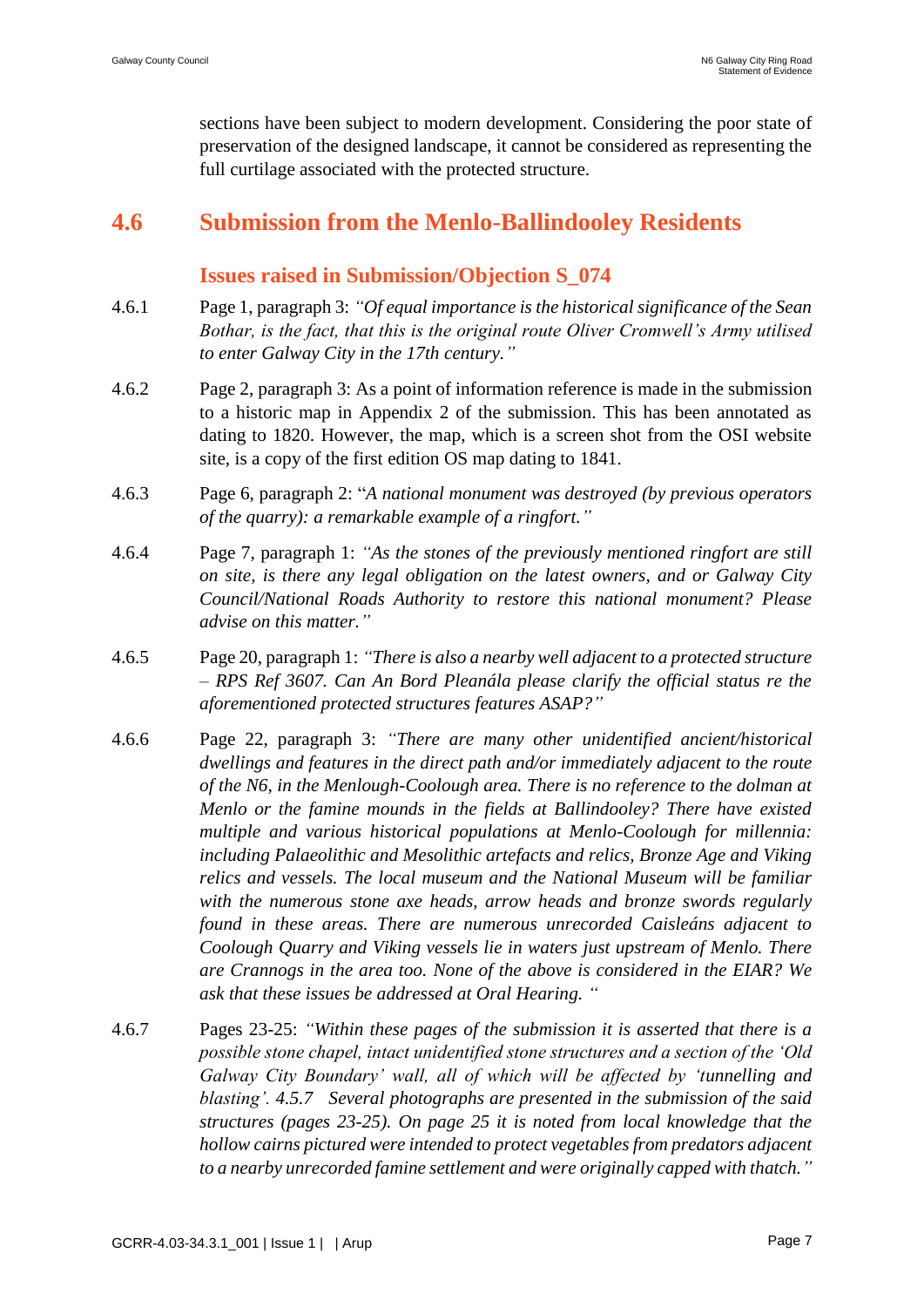4.6.8 Page 25, paragraph 2 goes on to note the following: *"There is also a series of unique triangular fields, possibly famine or pre-famine settlements, with a circular stone structure and rights of way either side of the settlement with another right of way which originates from the meadows, under which a section of the proposed Coolough tunnel will be located. This is not referred to in the EIAR. We ask for a suitable explanation for this at the forthcoming oral hearing."*

#### **Response**

- 4.6.9 With regards to Oliver Cromwell, no direct evidence exists that he and his army used this route. They may have, just as they may have used any routes between the siege zone of Lough Atalia and Lough Corrib. The proposed road development will not lead to the removal of the route, as it will be crossed by the proposed road development.
- 4.6.10 In relation to the quarry and former ringfort, two probable ringforts were formerly located within the quarry and are included within Chapter 13 of the EIAR as archaeological heritage sites, AH 18 and 19. These sites have been completely removed by quarrying and it is proposed to remove them from the RMP as a result. Neither is listed as a National Monument.
- 4.6.11 The stones cited as representing the remains of a ringfort within the quarry cannot be definitively connected to the former monument, as the stones are loose and not in-situ. It is highly unlikely that the stones relate to the former monument, which has been completely removed by quarrying and no longer possesses an in-situ remains. Reconstruction of the monument would not be possible as all information relating to how it may have once looked has been lost including all archaeological contexts.
- 4.6.12 In reference to the protected structure at Coolough, the correct RPS reference is RPS 2402 and it is identified as protected structure BH 11 in Chapter 13 of the EIAR. The only structure cited within the record is the cottage itself.
- 4.6.13 With regards to previously unidentified archaeological sites, a full assessment of the potential impact on same is given Section 13.5 of Chapter 13 of the EIAR and measures are proposed to mitigate these impacts in Section 13.6 of Chapter 13 of the EIAR. The submission references photographs of a number of stone features that appear to represent clearance cairns or small windbreaks, which are included in the submission and connected appendices. No locational detail or mapping has been submitted with this information, so it is not possible to comment on same as the landscape context and relevance to the proposed road development is unknown. The results of the field inspections carried out as part of the assessment for the proposed road development are included in Appendix A.13.6, Detailed field inspection results, of the EIAR.
- 4.6.14 The submission does not provide images or locational detail relating to a dolmen at Menlo. A possible megalithic structure was noted during the course of the EIAR assessment within that townland. It is referenced as CH 49 in Chapter 13 of the EIAR and included in Appendix A.13.1, Archaeological and Historical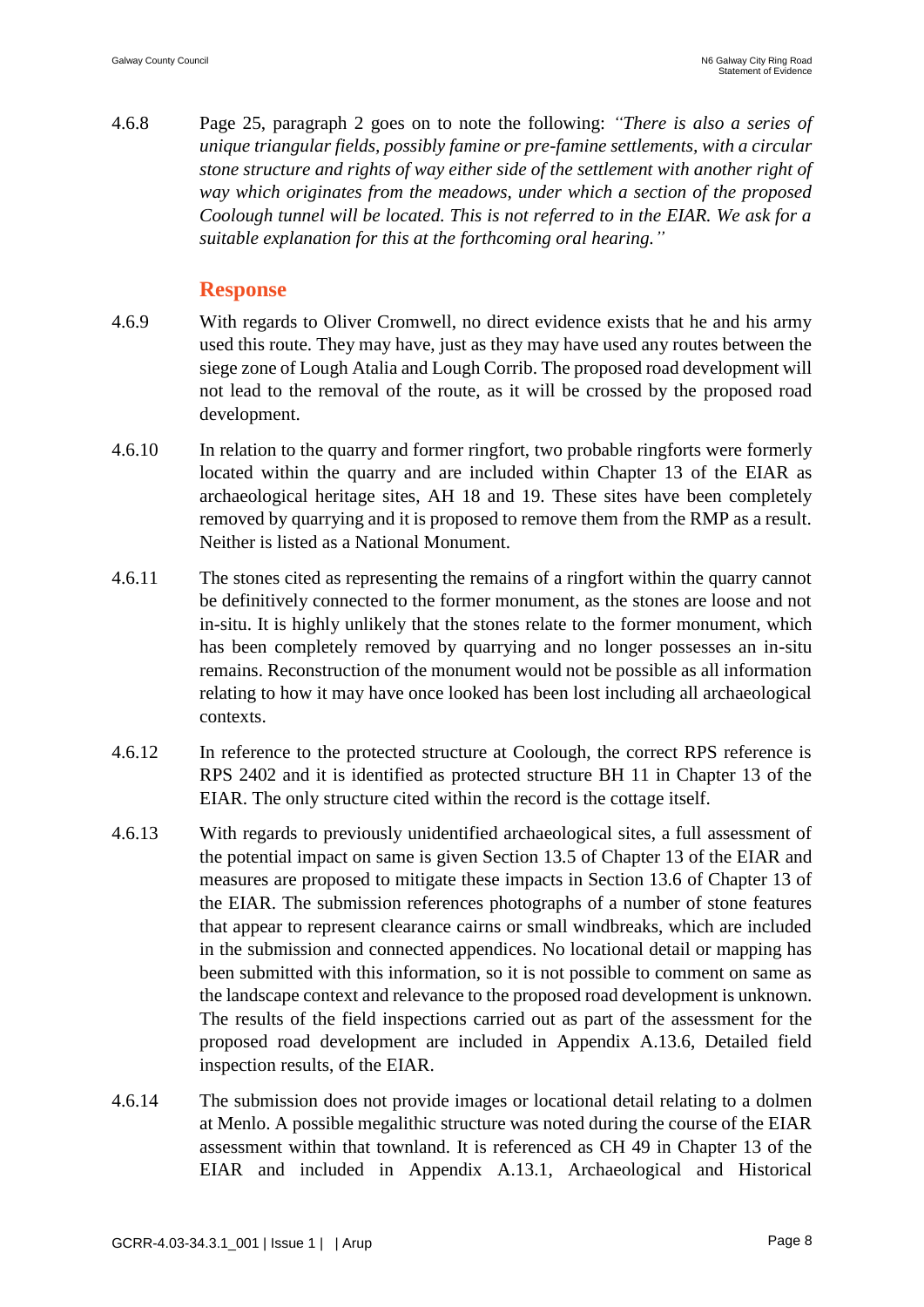background, of the EIAR and Appendix A.13.6, Detailed field inspection results, of the EIAR.

- 4.6.15 Again, the submission does not provide locational details regarding famine mounds or post medieval agricultural features at Ballindooley. No specific previously unrecorded sites were identified within this townland during the field inspection of the proposed scheme or during the baseline compilation.
- 4.6.16 Regarding sites and artefacts from a variety of prehistoric and historic periods, as a point of information that there is no known Palaeolithic archaeology in County Galway. In 2016 a butchered bear bone was dated from a cave from County Clare, which provides a date of around 10,500 BC for the earliest known human activity in Ireland. Appendix A.13.3 of the EIAR details all stray finds recorded from the study area of the proposed road development, which are listed in the National Museum of Ireland Topographical files. These include seven stone axeheads from the River Corrib (near Menlo) along with various lithic artefacts also from the river near Menlo.
- 4.6.17 Unrecorded *Caisleáns*, taken to translate as 'castle', in the vicinity of Coolough Quarry are cited in the submission. No evidence for previously unrecorded castles in this area was noted during the course of the compilation of this EIAR. Similarly, there is no recorded evidence for the presence of Viking boats within the Corrib above Menlo.
- 4.6.18 Crannogs are discussed on page three of Appendix A.13.1 of the EIAR. The closest such site is located 360m away from the edge of the proposed road development on the shores of Ballindooley Lough.
- 4.6.19 No locational detail is presented in the submission with regards to possible structures, including the old city wall, a possible chapel and unidentified famine settlement. Therefore, it is very difficult to comment on the context of same. However, I can confirm that this area was fully assessed during the baseline assessment and during the field inspection. Any features of archaeological / cultural heritage merit were identified and included in Chapter 13 of the EIAR. There is no evidence for the presence of an 'Old City Wall' in this area – a feature that would be recorded within the Ordnance Survey historic mapping. Similarly, there is no evidence for pre-famine settlements in the area other than Coolough Village. The first edition OS maps, which date to 1841, are detailed in the recording of structures. Whilst it is possible that the surrounding fields were used for agriculture during this time, this is no different from any other  $19<sup>th</sup>$  century landscape found in Ireland.

## **4.7 Submission from Tony O'Hanlon & Peggy McConnell**

#### **Issues raised in Submission/Objection Ob\_298**

4.7.1 Page 7, paragraph 2: "*Figure 13.1.06 of the EIAR refers to our client's property 'Leitriff House' as a cultural heritage site/ structure of archaeological or built heritage potential under Ref.: CH 35."*